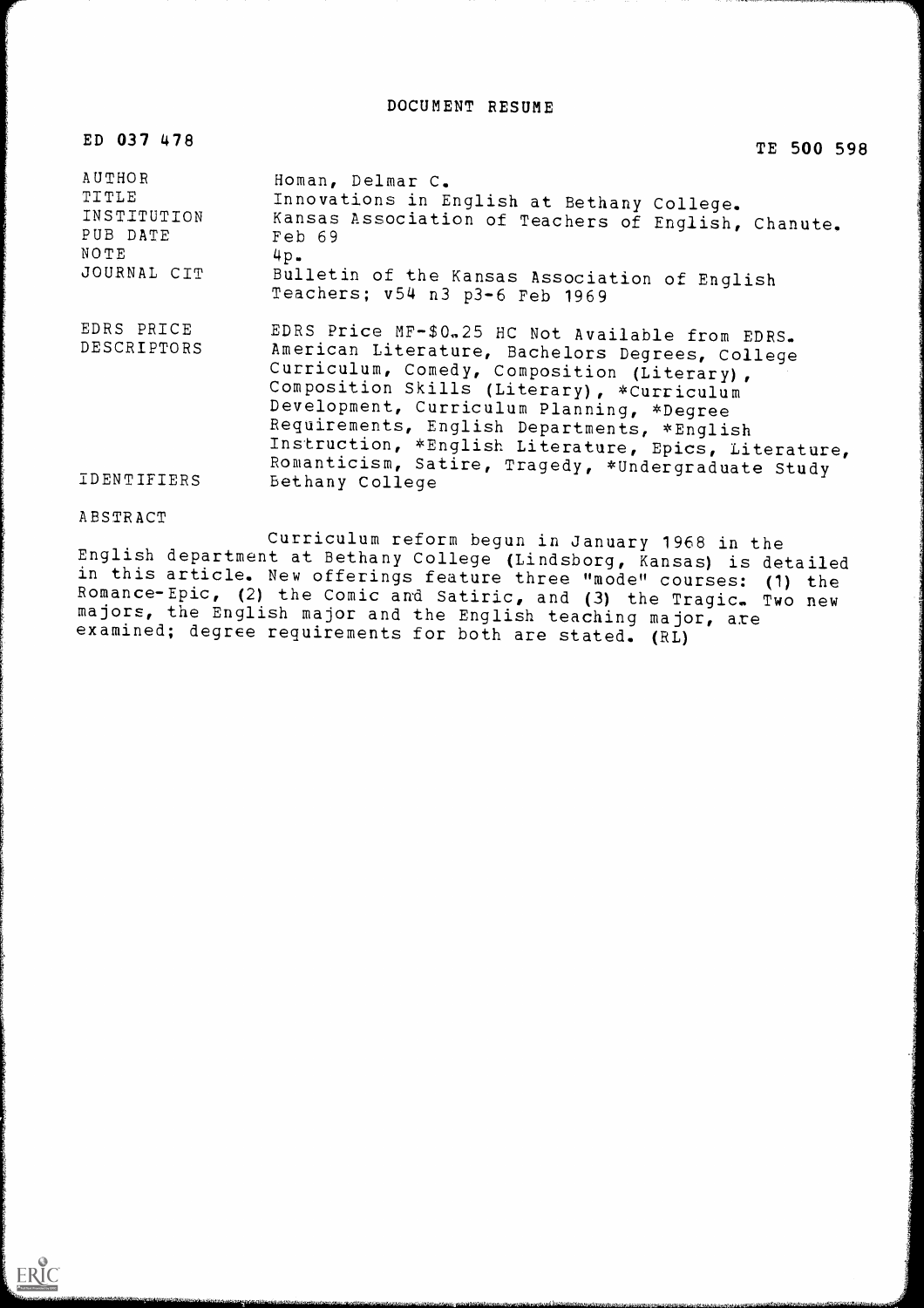## U.S. DEPARTMENT OF HEALTH. EDUCATION & WELFARE OfFICE Of EDUCATION

THIS DOCUMENT HAS SEEN REPRODUCED EXACTLY AS RECEIVED FROM THE PERSON OR ORGANIZATION ORIGINATING IT. POINTS OF VIEW OR OPINIONS STATED DO NOT NECESSARILY REPRESENT OFFICIAL OFFICE OF EDUCATION POSITION OR POLICY.

 $\boldsymbol{\infty}$  $\blacktriangleright$ 4  $\blacktriangleright$  $\blacktriangleright$ 

 $\bullet$ 

 $\bullet$ 

 $\overline{\mathbf{0}}$ 

 $\overline{Q}$ 

 $\boldsymbol{\eta}$ 

4

ERIC

# INNOVATIONS' IN ENGLISH [37] AT BETHANY COLLEGE

# Delmar C. Homan Bethany College Lindsborg, Kansas

3 **K** 

Is.

LIV,

No.

Sesue

**Association** 

The drive toward curriculum reform at  $\begin{bmatrix} \boldsymbol{\omega} \\ \boldsymbol{\omega} \end{bmatrix}$ <br>Bethany College (Lindsborg, Kansas) came at an opportune time for the English de-<br>partment. In March of 1967 Dr. Larzer<br>Ziff, NCTE Distinguished Lecturer, presented his lecture at Bethany on "My Country, Write or Wrong" (now published by NCTE in The Shape of English), in which he advocated teaching English and American literature together in order to<br>present the greatest works of both, not<br>merely the literature of a country. In Ocmerely the literature of a country. In Oc-<br>tober 1967, the "Guidelines for the Pre-<br>paration of Teachers of English" were<br>published. By January 1968, the English<br>department was being given the oppor-<br>tunity to rovise its c tober 1967, the "Guidelines for the Prepublished. By January 1968, the English department was being given the oppor-<br>tunity to revise its courses and its majors as it wished within a general framework set up by the Faculty Curriculum Committee.

#### $\blacksquare$ New Courses

New Courses<br>Within the new core curriculum, planned<br>r a 4-1-4 schedule, one first-level fresh-<br>an English was allowed, to be taught a for a 4-1-4 schedule, one first-level freshman English was allowed, to be taught a recommended five days a week in a fourteen-week semester. A second course in<br>the core was to be a second-level (sopho-<br>mana). Here, the core was to be a second-level (sophomore) literature course, to be taught the  $\begin{vmatrix} \cdot & \cdot \\ \cdot & \cdot \\ \cdot & \cdot \\ \cdot & \cdot \end{vmatrix}$ more usual four days a week. Those who test out of Freshman English will enroll in the literature course for their first English course and will meet their composition requirement later with Advanced Composition.

Condensing two three-hour semesters of Freshman English into one five-hour of the course for literature had been to teach the student close reading of a text, i.e., what he can expect to find by looking at the text itself, along the lines of the "New Criticism." This goal has been retained, along with most of the short stories and poetry but with a sharp and almost complete reduction in drama. What is learned about plot, character, and theme in fiction will be carried into the study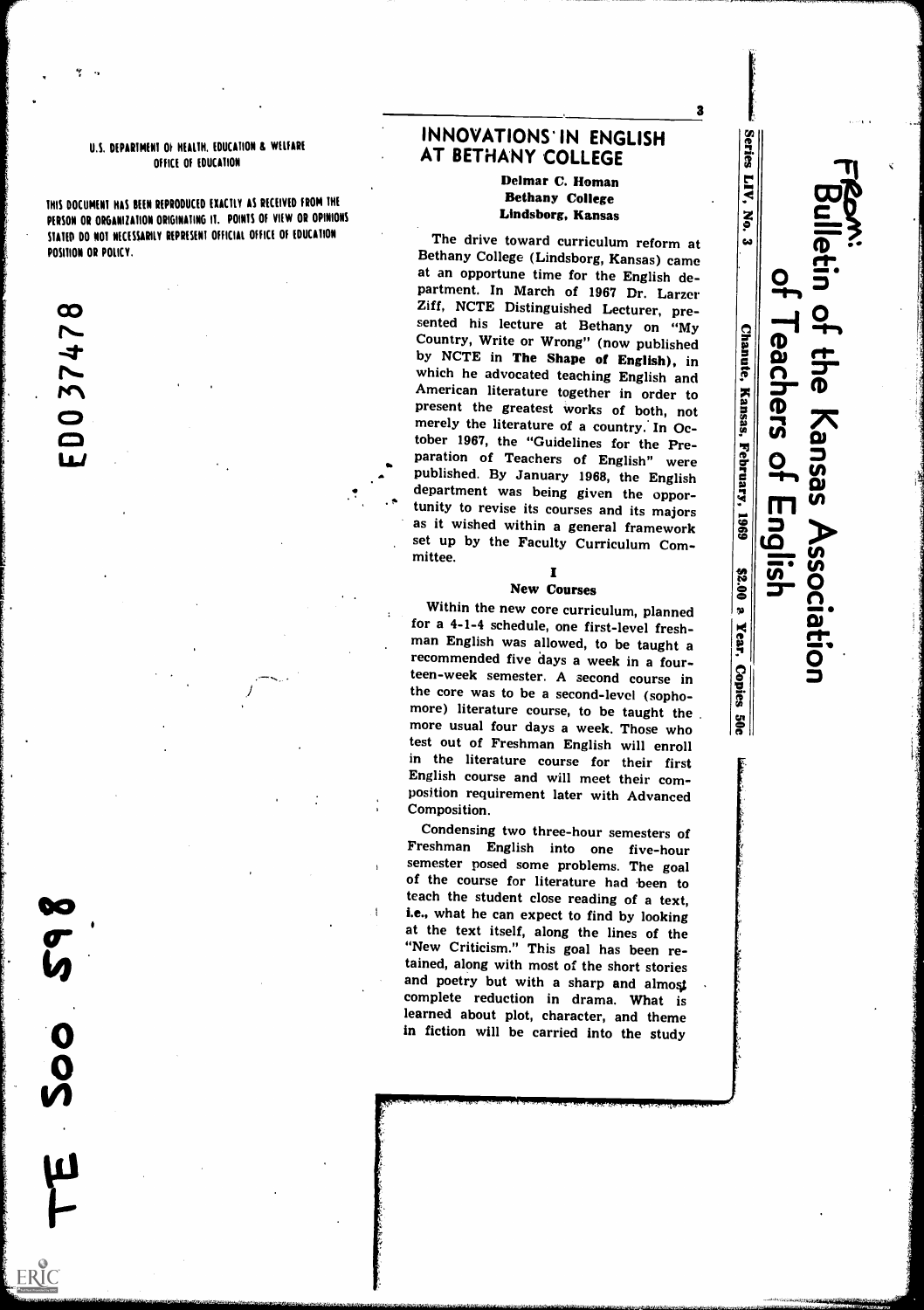1

ERIC

A

of drama in each second-level course.. Most if not all the rhetoric has been retained. Of course the total number of papers has been decreased, but the number for the semester has been slightly increased over the number for one of the former three-hour' semesters, with the goal now ten to twelve, including at least one thousand-word paper and the final.

Condensing two three-hour semesters in American Literature, English Literature, and World Literature seemed an impossible task. Articles published in past years from other colleges concerning expermental curricula, as well as some experience with the way the old sophomore courses had developed, suggested an approach different from the historical. The new approach chosen, which also provided a mixture of English, American, and other, literature, introduces literature through modes. Three courses were established: the Romance-Epic Mode; the Comic and Satiric Modes, and the Tragic Mode. The goal for each course is to present the mode or modes as clearly as possible. Each course will make use of examples from the whole range of literature and will provide comparison with one other mode through reading of at least one text in that other mode and possibly through guest lectures by staff members who are teaching other mode courses. The range of texts, though not the proportions of different literatures, can be suggested by this incomplete list of texts in the Romance-Epic Mode course: The Odyssey, Beowulf, Song of Roland, Tristan and Isolt, Perceval, Divine Comedy, Paradise Lost, Huckleberry Finn, Winter's Tale and Hamlet. Time for composition in these one-semester courses will be more restricted than in the two three-hour semesters, but writing will still be sufficient to reinforce the level of achievement gained may go on to graduate study or to any in Freshman English.

All other courses were to be third-level courses. In keeping with Dr. Ziff's suggestion, the department designed three literature courses in English and American Masterpieces: Sixteenth-Eighteenth Centuries, the Romantic Movement, and Later Nineteenth Century. The two literatures also are found in the courses in English

#### 4 Bulletin of Kansas Association

and American Novel, Twentieth Century Fiction, and Twentieth Century Poetry. Courses obviously unaffected by Dr. Ziff's proposal are Chaucer and the Middle Ages, Shakespeare, and Modern World Masterpieces I and II (chiefly continental literature from the seventeenth century to the present). The third-level course in composition and language is Advanced Composition, with the course in Studies in Rhetoric available in Speech.

During the interterm, courses may be given which are not regularly found in the catalogue bui, which will ordinarily substitute for catalogue courses. For instance, this year a special honors section of sophomore literature was developed. It was limited to those who were excused from Freshman English or who received A's or B's in that course, although these students were not required to take it. This course, providing examples from many modes, emphasized various critical approaches to literature. For majors who took it, it substituted for the course in the Tragic Mode. A film seminar was also available this year; it substituted in the drama department for the course in the Art of Drama, which may meet a requirement in the English majors. In future years other courses will be developed as the teachers and students wish, perhaps even to include field studies in England.

### П

#### New Majors and Rationales for Them

Two majors were devised: one called the English major, and the other, the English teaching major. According to the general curriculum framework, these majors include supporting courses in other fields as well as courses in English. English and supporting courses vary somewhat in the two majors because of their different purposes. The student majoring in English work requiring a liberal arts major, whereas the student in the English teaching major will be prepared especially for high school teaching.

Both majors require the three mode courses, one of which meets the core literature requirement. Also required in both are Advanced Composition, Chaucer and the Middle Ages, and Shakespeare. The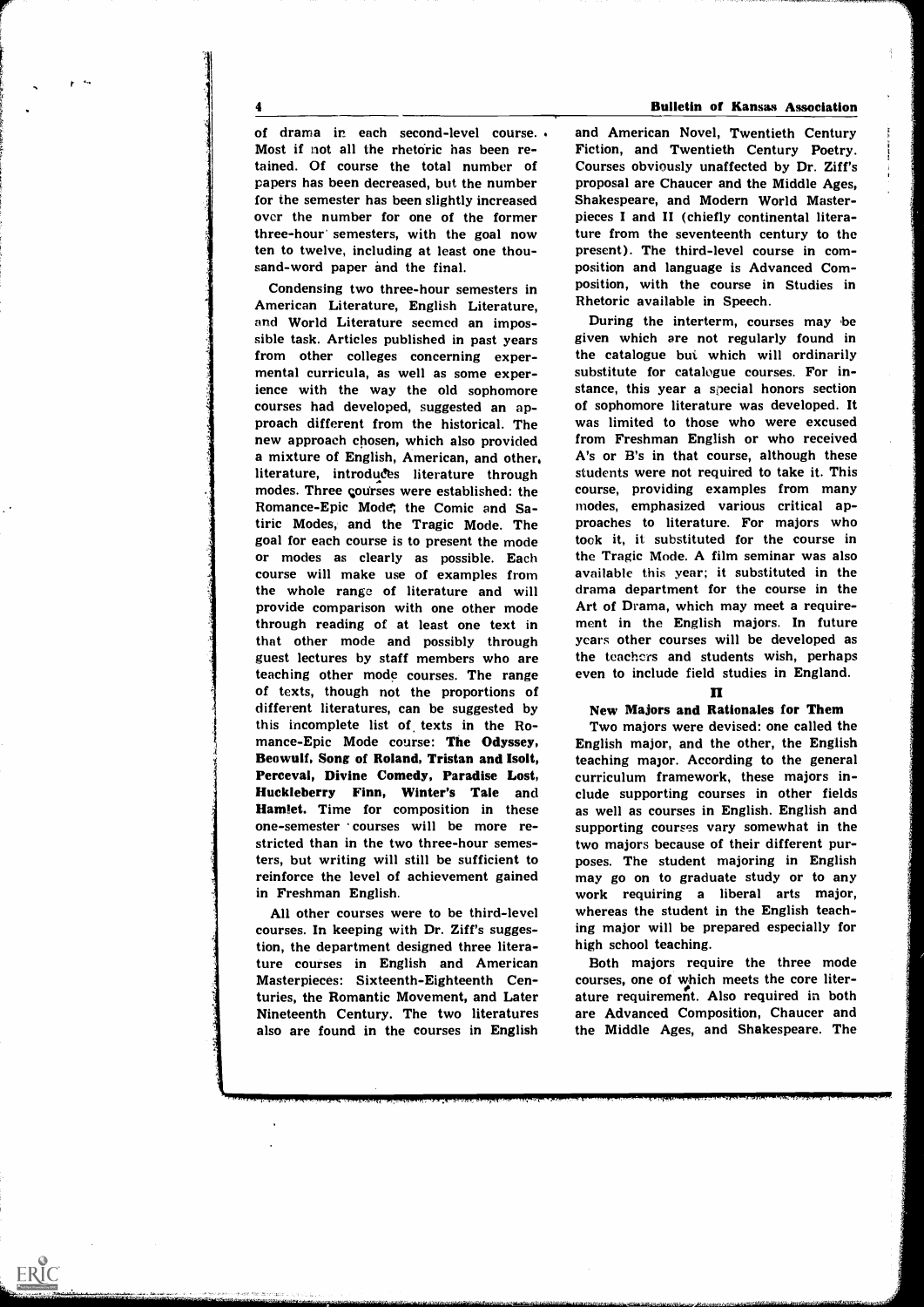#### of Teachers of English

۸ŗ.

English major also requires the Romantic Movement, since that period seems a divide in literary history and influences, and two other courses, one to be chosen from one of the other courses in English and American Masterpieces or the novel course, and the other to be chosen from the remainder of the courses offered.

Supporting courses for the English major include a choice between the history of Medieval Europe and of England Since 1715, with the history of the United States to be taken to meet the history core requirement; one course in Speech or Drama; a third course in a foreign language (beyond the two required in the core); and either the fourth and fifth courses in the same language or two courses in the history of philosophy.

Besides the English courses required in common, the English teaching major has three additional courses: the Sixteenth-Eighteenth Centuries course or a course in linguistics if available (especially at one of the other schools in the consortium of which Bethany is a part), the Romantic Movement or the Later Nineteenth Century course, and the novel or one of the twentieth century courses. Supporting courses for this major include the same history requirements, the third course of a foreign language, the course in Oral Interpretation and Acting, and a choice of Studies in Rhetoric or the Art of Drama. Professional education courses include two in practice teaching and one each in Psychological and Sociological Foundations, Methods, Educational Psychology, and Educational Sociology.

Both majors were designed to provide strong liberal arts degrees. Under the new general curriculum, core requirements other than those already noted (Freshman English, history, and foreign language) include philosophy, music, art, biology, mathematics, physical science, behavioral science, religion, and physical education. This core is strengthened by additional foreign language and history. The added language helps students gain minimum competence in use of the language; the history gives background for literature in addition to providing its own values. The student majoring in English has the op-

ERIC

portunity to approach the four years of language suggested in many of the modern Ph.D. programs (especially if he uses one of his electives for a sixth course) or to add a knowledge of the history of philosophy to support his knowledge of literature.

Both majors require courses in Chaucer and Shakespeare; these two authors, central to English literature, are important in later teaching or study, and both courses give the student knowledge of the changing language. Advanced Composition teaches not only the necessary writing but also at least a basic vocabulary for linguistics and an introduction to history of the language. The student in the English teaching major also gains added insight into the language in the course in the Sixteenth-Eighteenth Centuries or the linguistics course, as well as additional understanding of literature in the former course. He also has one other period course that leads to modern literature and one course in modern literature itself, both recommended in the guidelines for English teachers. The student in the English major also has two period courses but has opportunity to study continental as well as English and American literature. The English major includes six electives, at least part of which may be additional literature courses; the English teaching major has fewer electives because of the professional education courses.

The speech or drama course for the English major emphasizes needed speaking and listening skills. The English teaching major requires the course in Oral Interpretation and Acting because of the student's need to be able to read literature effectively in class (not merely to play records) and his possible need to direct plays as well as speech activities. The student's option in theatre will provide background for dramatic literature and for directing plays; his option in classical rhetoric helps especially in teaching composition and in understanding rhetorical theory behind such teaching.

The sequence of courses in literature, a special feature of these majors, is the movement from close reading of the text in Freshman English to an understanding of the modes of writing and an overview of literature in the second-level courses

5